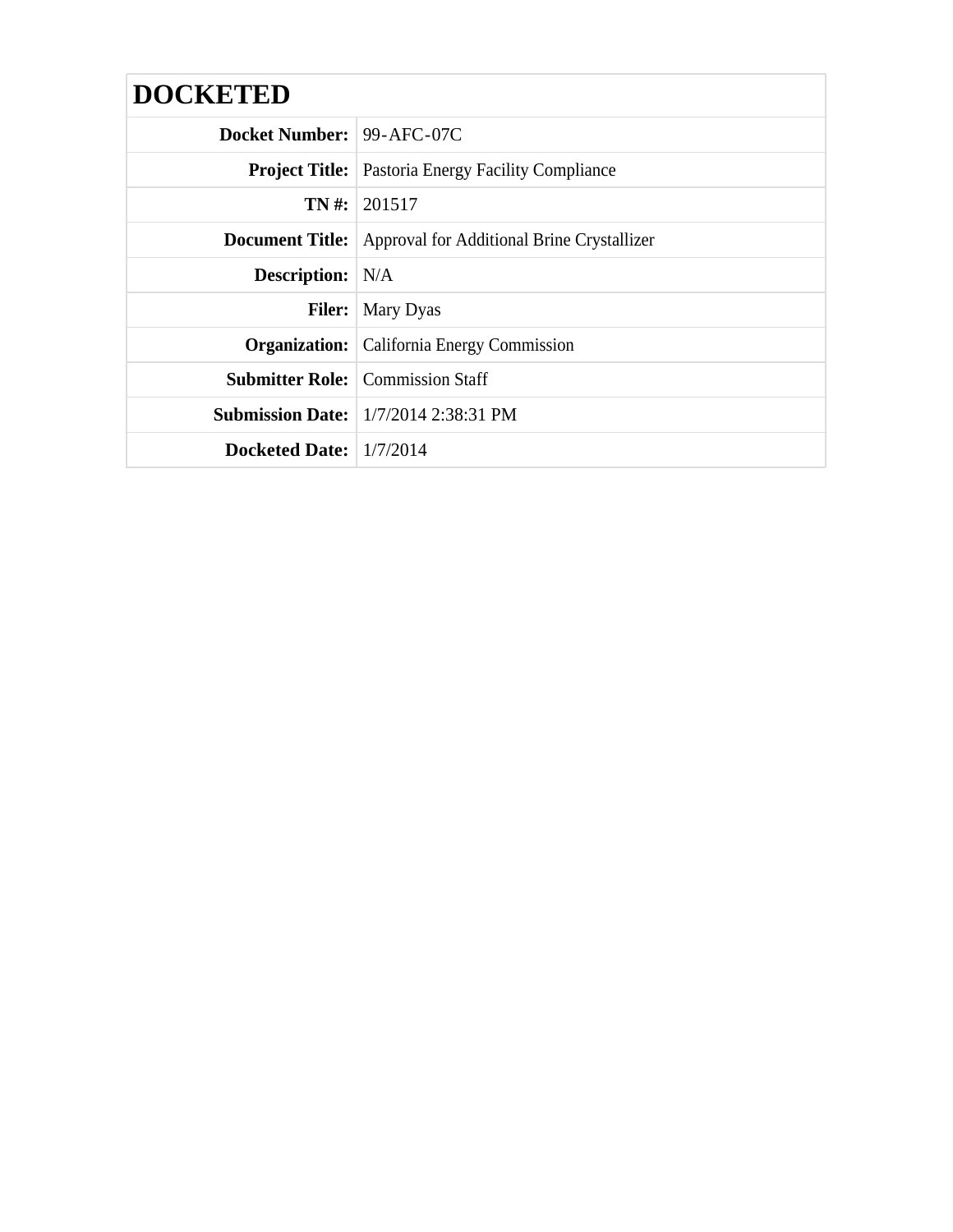CALIFORNIA ENERGY COMMISSION<br>1516 NINTH STREET<br>SACRAMENTO, CA 95814-5512<br>www.energy.ca.gov 1516 NINTH STREET<br>SACRAMENTO, CA 95814-5512 www.energy.ca.gov



December 30,2013

Gary M. Fuller, Plant Engineer Pastoria Energy Facility, LLC 39789 Edmonston Pumping Plant Road PO Box 866 Lebec, CA 93243-0866

## SUBJECT: PASTORIA ENERGY FACILITY, 99·AFC·7C APPROVAL OF REQUESTED MODIFICATION TO ADD A SECOND BRINE CRYSTALLIZER TO PASTORIA ENERGY FACILITY

Dear Mr. Fuller:

In accordance with the provisions of Title 20, California Code of Regulations, section 1769(a), California Energy Commission (Energy Commission) staff reviewed your petition dated August 2, 2013 requesting approval to install a second brine crystallizer to the Pastoria Energy Facility's (PEF) Zero Liquid Discharge (ZLD) system. As stated in the petition submitted, the ZLD is currently undersized in light of the quality of the water received by Pastoria and its high concentration of dissolved solids. The second crystallizer will allow the plant to process water more efficiently.

Staff determined that the petition met the criteria of section 1769(a)(2) and mailed a Notice of Determination (NOD) to the Energy Commission's post-certification project mailing list on December 13, 2013. Staff noted the following in the NOD:

- Cultural Resources with the implementation of existing conditions of certification, the proposed modification would not have a significant effect on cultural resources.
- • Geology and Paleontology construction must conform to the latest edition of the California Building Codes, and all conditions of certification.
- Soil and Water Resources the project owner must submit an updated schematic of the ZLD system in compliance with Condition of Certification SOIL&WATER-6.
- Waste Management the project owner must continue to comply with Condition of Certification WASTE-8. This condition of certification concerns the testing of crystallizer salt cake for the presence of hazardous levels of metals.

Energy Commission staff did not receive any public comments regarding the requested project change within the 14-day public review period as specified in section 1769(a)(2). Therefore, your requested modification to add a second brine crystallizer to the PEF project is approved.